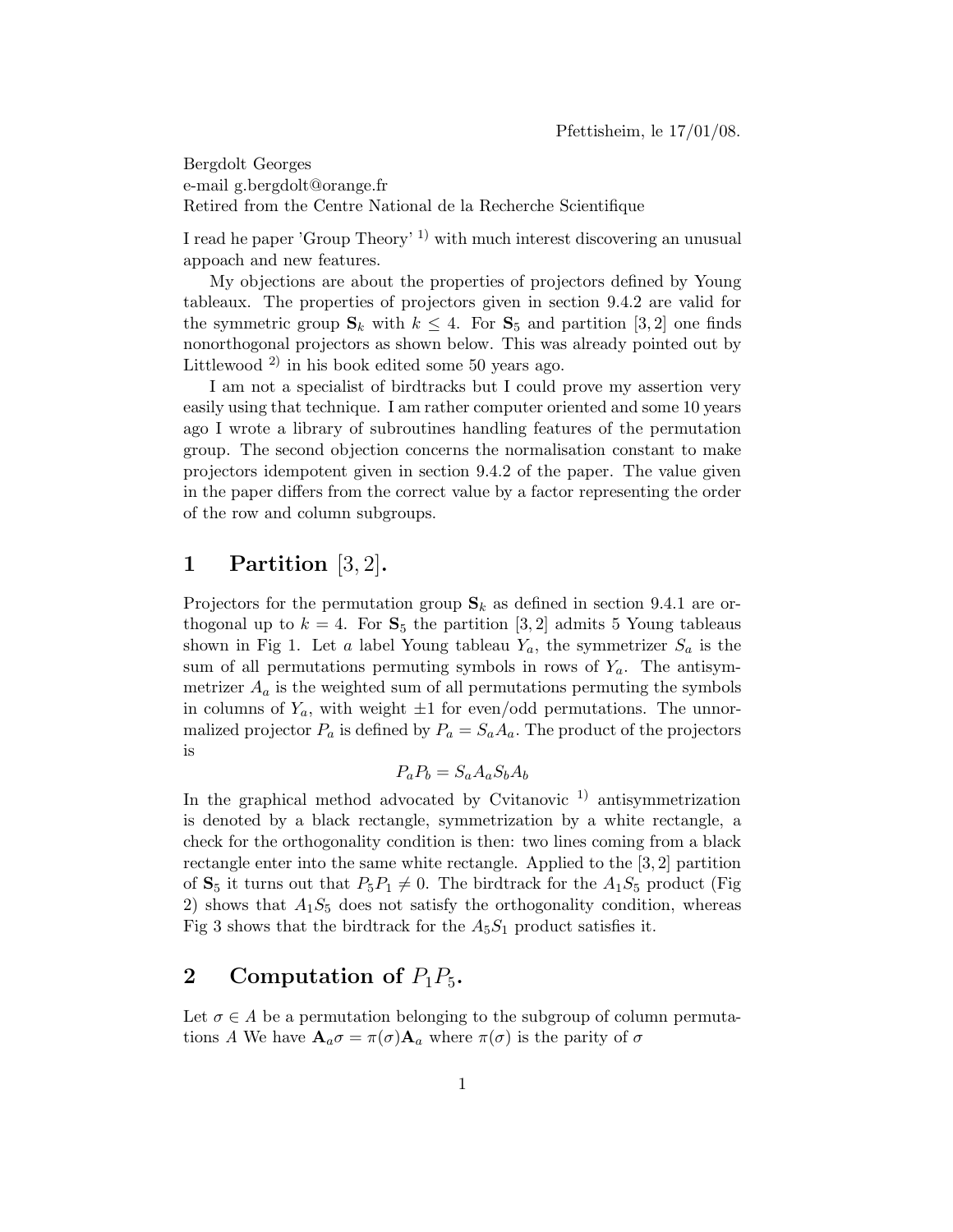Let  $\sigma \in S$  be a permutation belonging to the subgroup of row permutations S We have  $\sigma \mathbf{S}_a = \mathbf{S}_a$ 

The permutation  $\sigma_{15}$  transforming  $Y_1$  into  $Y_5$  can be factored into transpositions :

$$
\sigma_{15} = \tau(2,5)\tau(5,3)\tau(4,2)
$$

Here  $\tau(2,5)$  belongs to  $A_1$ , so  $A_1 = -A_1\tau(2,5)$  and  $\tau(5,3)\tau(4,2)$  belongs to  $S_5$  hence  $\tau(5,3)\tau(4,2)S_5 = S_5$  it follows

$$
A_1 S_5 = -A_1 \tau (2, 5) \tau (5, 3) \tau (4, 2) S_5
$$
  
=  $-A_1 \sigma_{15} P_5$   
=  $-A_1 S_1 \sigma_{15}$   
=  $-\sigma_{15} A_5 S_5$ 

Let  $\sigma_{ab}$  permute the symbols of tableau  $Y_a$  to the symbols of tableau  $Y_b$  we have  $^{2)}$  :

$$
A_a \sigma_{ab} = \sigma_{ab} A_b, \quad \sigma_{ab} S_b = S_a \sigma_{ab}
$$

Hence

$$
P_1 P_5 = -\sigma_{15} P_5^2 = -P_1^2 \sigma_{15}
$$

or

$$
P_1 P_5 = -|Y|\sigma_{15} P_5 = -|Y|P_1 \sigma_{15}
$$

where  $|Y|$  is the number given by the hook rule aplied to the frame Y. The set of projectors  $P_a$   $a = 1, \ldots \Delta_Y$  is not closed under multiplication as  $\sigma_{15}$ is not part of the set.

## 3 Basis of the group algebra.

A set of elements spanning the group algebra of  $S_k$  can be obtained if, following Littlewood<sup>2)</sup>, a set of generalised 2-index projectors is defined by:

$$
P_{ab} = S_a \sigma_{ab} A_b
$$

The 2-index projectors satisfy :

$$
P_{ab}P_{cd} = g_{bc}P_{ad}
$$

where  $g_{bc} = \pm |Y|$  is a scalar. The only dependence on Young tableau indices  $b, c$  is the  $\pm$  sign. If an ordering of the symbols in the permutation group is chosen, Young tableaus can be ordered by the first differing symbol, reading the symbols row wise. It can be shown <sup>2)</sup> that  $A_aS_b = 0$  if  $b < a$ , so that  $g_{ab}$  is upper triangular.

Let Y, Z label Young frames i.e. partitions, projectors corresponding to different partitions are orthogonal<sup>2)</sup>. The products of the projectors are given by:

$$
P_{Yab}P_{Zcd} = \delta_{YZ}g_{Ybc}P_{Yad}
$$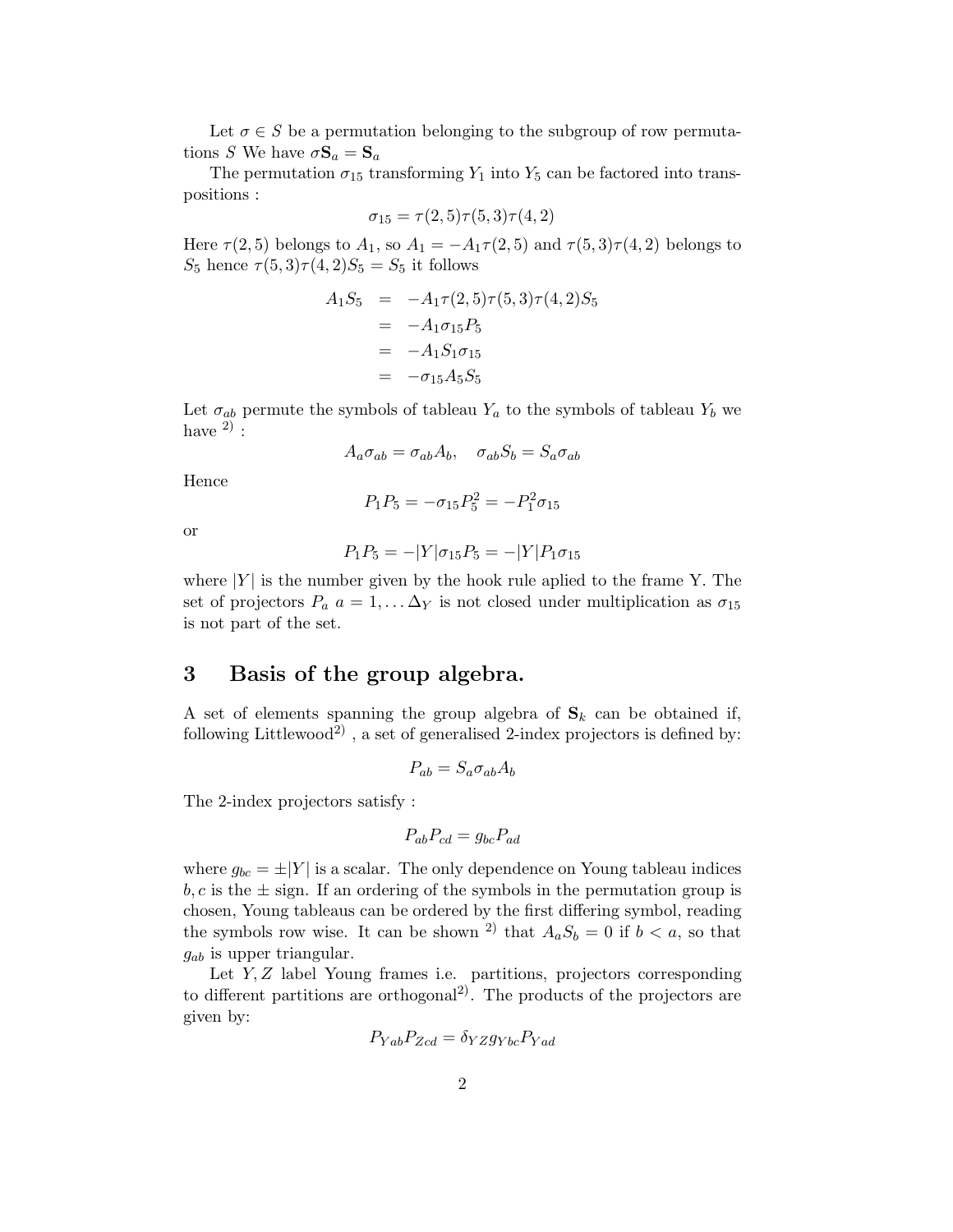A well known result is

$$
\sum_{Yab} 1 = \sum_{Y} \Delta_Y^2 = k!
$$

where  $Y$  is summed over the partitions; a,b over the corresponding Young tableaus. The set of projectors  $P_{Yab}$  spans the group algebra of  $S_k$ .

#### 4 Normalization constant.

Let Y label partitions i.e. Young frames and  $a = 1, \ldots \Delta_Y$  Young tableaux. The normalization factor  $\alpha_Y$  for the unnormalized projectors  $P_a$  is defined by  $(\alpha_Y P_a)^2 = \alpha_Y P_a$ . We have

$$
\alpha_Y = \frac{\Delta_Y}{k!} = \frac{1}{|Y|}
$$

where  $\Delta_Y$  is the number of Young tableaux, |Y| the number obtained by the hook rule applied to the Young frame Y. The result is given by Littlewood<sup>2</sup>. The normalization constant given in section  $9.4.2$  of the paper <sup>1)</sup> differs by a factor  $|S_a||A_a|$  where  $|S_a|$  is the order of the subgroup of row permutations,  $|A_a|$  the order of the subgroup of column permutations. It is true that  $S_a^2 =$  $|S_a|S_a$  and  $A_a^2 = |A_a|A_a$  but  $S_a$  and  $A_a$  do not commute. The value of  $\alpha_Y$ has been checked by computer algebra by a direct method; the unnormalised projector is expanded in permutations. It can be shown that the coefficients are restricted to  $-1, 0, +1$ . The product is then computed using the product of permutations. The result is in agreement with  $P_a^2 = |Y|P_a$ .

#### References:

- 1. P.Cvitanovic, Group Theory, PU copyeditor version 8.7 September 27, 2007.
- 2. D.E.Littlewood, The Theory of Characters and Matrix Representations of Groups, Oxford Clarendon Press 1958.
- 3. G.Bergdolt, An algebraic approach to representations of the permutation group, arXiv:math/0112117v1.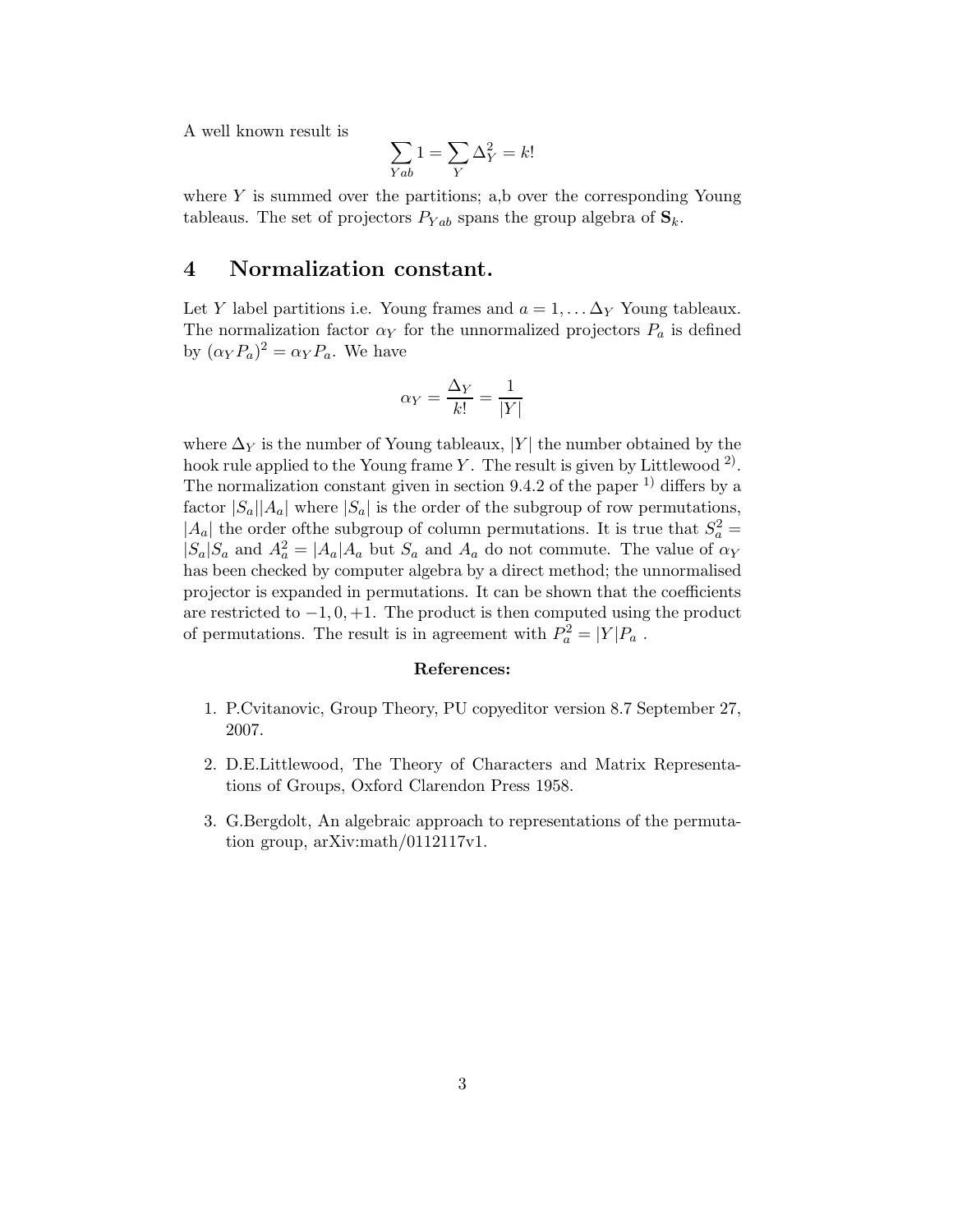

 $\rightarrow$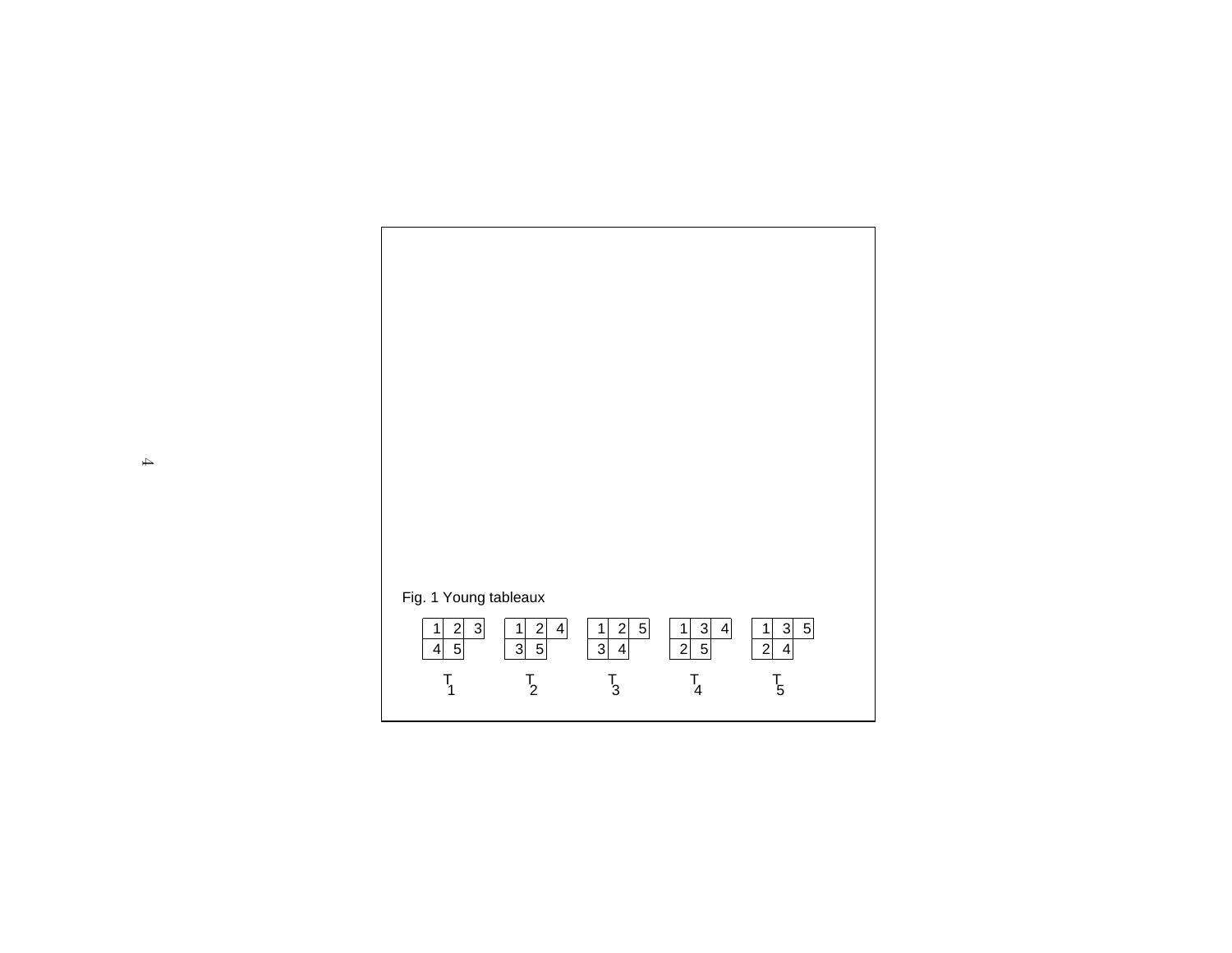

 $\circ$